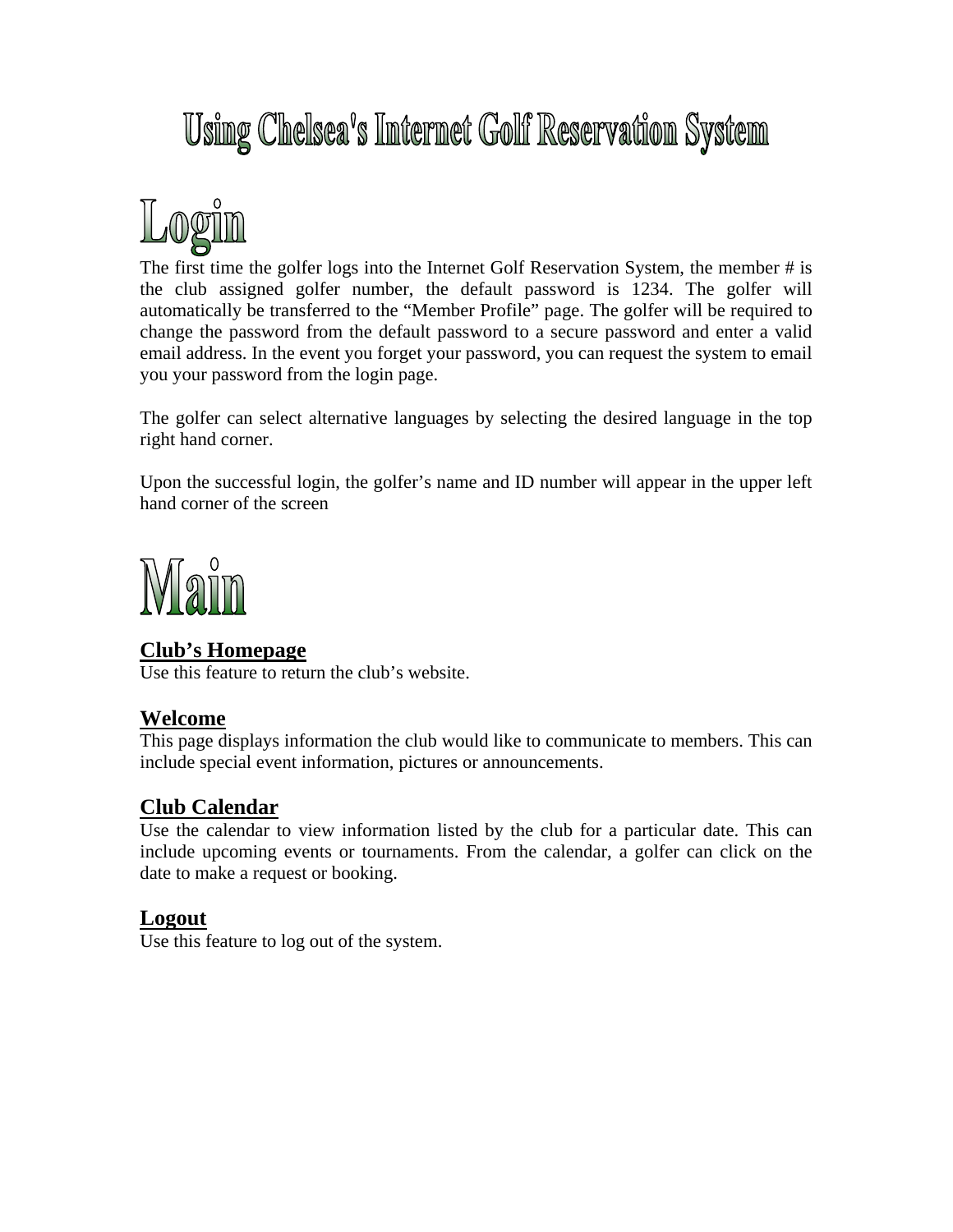

# **Add a Request**

Use this feature to make a tee time request.

The first tab is "Tee Time Info". This section is for basic information for the tee time request.

- **Play Date** Select the date to make a tee time request from the drop down list. Only dates available to make requests will be displayed.
- **Course Selection** Select the course you wish to play from the drop down list. For clubs with more than 1 course, the golfer will have the ability to select the courses in preference order. Clubs with 27 holes may automatically assign the course sequence.
- **Requested Time** The golfer will select the requested time from an hour and minute drop down list. The golfer may also have the ability to select the earliest and latest time they are willing to play.
- **Preference** The golfer will select from the drop down box, which is more important, time or course.
- **Hole Selection** The golfer will select 18 or 9 hole from the drop down list
- **# of Tee Times** The golfer selects the number of consecutive (linked) tee times being requested. If a golfer wants 8 golfers to play together then 2 should be selected from the drop down list.
- **Break Link** The golfer should select No if they want the system to keep linked requests together, otherwise select Yes.

The second tab is "Player Info". This section is for entering player information for the tee time request.

• **Member #** - Enter the captain's (first player) number, click on the magnifying glass to search the complete member list by last name, or click on the "Buddy List" button and select golfers you previously played with. Repeat for each additional player. If you're bringing a guest, select the correct guest type from the guest drop down box then enter the guest's first and last name.

When completed, click the "Add Members to the Buddy List" box and click Submit. The system will add golfers to the logged in golfer's buddy list and will automatically transfer to the third "Confirmation" tab displaying the request information. The system will issue a 5 digit request confirmation number and each golfer with a valid email address on file will receive a request confirmation email. Once this information has been reviewed either click the "Home" button to return to the main menu or check the "Repeat Request" box to add the same request to a different date.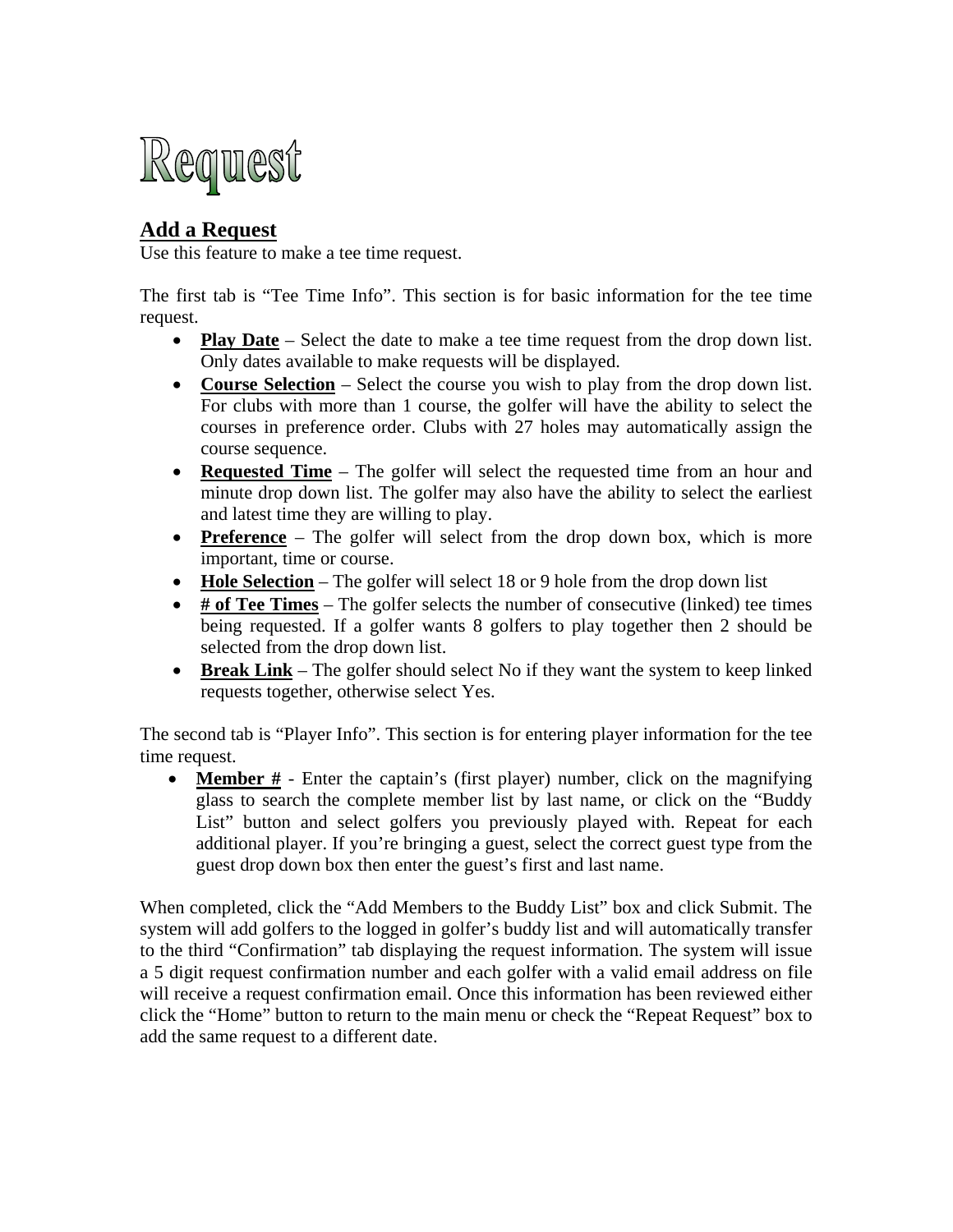## **Edit a Request**

To edit an existing request, enter one of the member numbers and the confirmation number of the request and click continue. The display will be exactly like the "Add a Request" screen. The golfer will have the ability to change any information on the request.

Only one of the member numbers and the confirmation number of the first request can edit a link request. All subsequent linked requests do not have the ability to edit.

To reduce the number of tee times for a link request, all the players must be removed from the last four positions (last team) first; any of these players can then replace other players in the request. Click on the "Tee Time Info" tab and reduce the number of tee times from the drop down box.

A Start Over button is available in case the golfer does not want to save the changes entered.

Click "Submit" once all information has been entered to confirm the edit. A confirmation screen will display the edited information including the original confirmation number and each golfer with a valid email address on file will receive an edit request confirmation email. Once this information has been reviewed, click the "Home" button to return to the main menu.

# **Delete a Request**

To delete an existing request, enter one of the member numbers and the confirmation number of the request and click continue. Once that is entered, a confirmation screen will be displayed. The golfer will be required to confirm the deletion. Click Submit to confirm and receive the deletion number for future reference. Each golfer with a valid email address on file will receive a delete request confirmation email.

When deleting a linked request only the team with the matching golfer ID and confirmation number will be deleted. The entire linked request will **not** be deleted. The first request of a link request can not be deleted without deleting the other link requests first. In most cases it is recommended to edit the players of the first link request.

# **Add an Event Request**

Use this feature to make an event request. The first tab is "Event Info." Select the event for which the member would like to make a request. The golfer may be asked if they plan on staying for lunch. Select Yes or No from the drop down box.

Enter the captain's (first player) number, click on the magnifying glass to search the complete member list by last name, or click on the "Buddy List" button and select golfers you previously played with. Repeat for each additional player. If you're bringing a guest, select the correct guest type from the guest drop down box, then enter the guest's first and last name.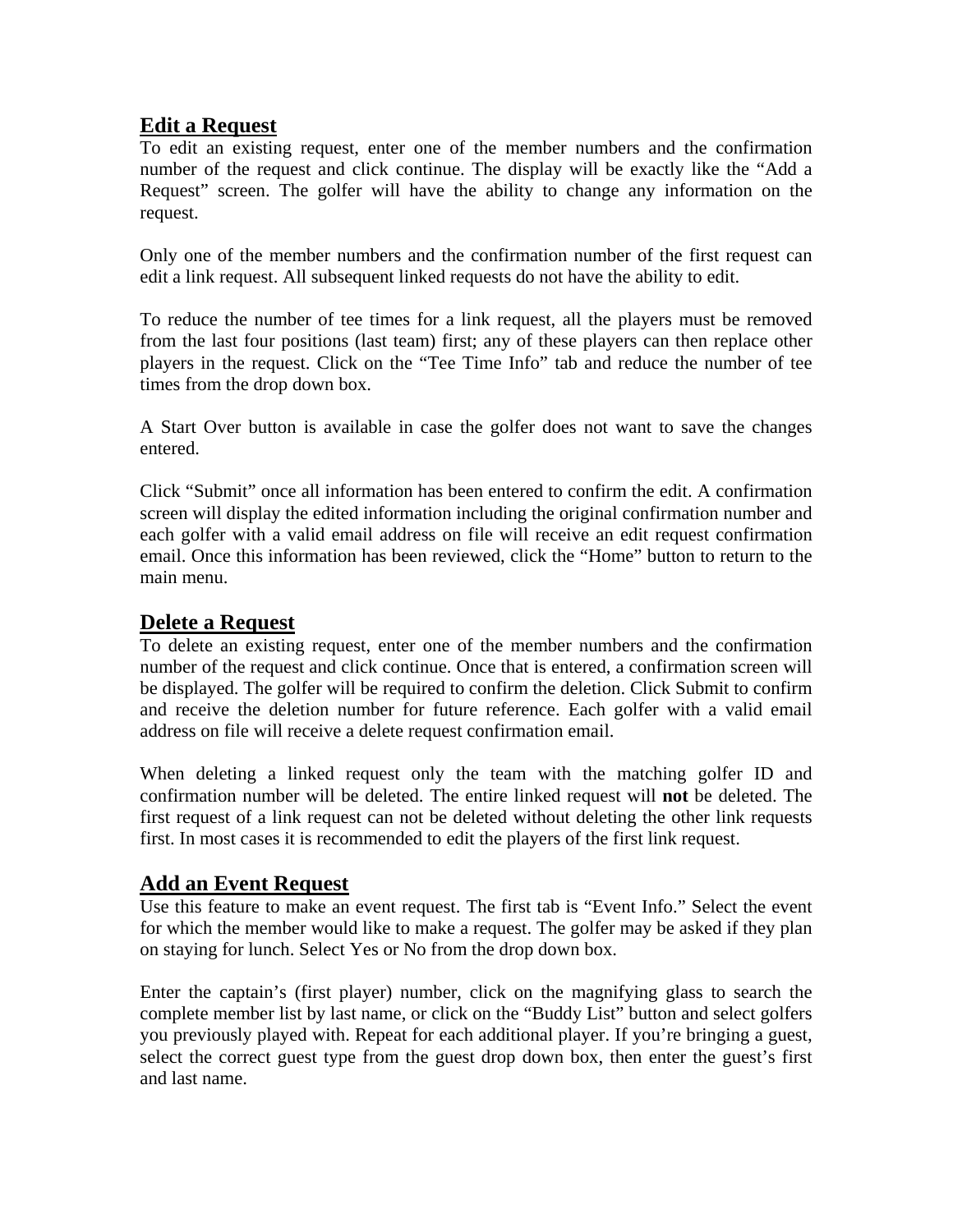Some clubs may require the guest's National GHIN number, guest handicap index and home club's name to help facilitate the handicap index verification. The club may also ask the golfer the name of another golfer they would like to be paired with.

## **Delete an Event Request**

To delete an existing event request, enter the one of the member numbers and the confirmation number of the event request and click continue. Once that is entered, a confirmation screen will be displayed. The golfer will be required to confirm the deletion. Click Submit to confirm and receive the deletion number for future reference. Each golfer with a valid email address on file will receive a delete request confirmation email.

## **Add a Recurring Request**

Use this feature to make a recurring tee time request.

The first tab is "Tee Time Info". This section is for basic information for the recurring tee time request.

- **Play Day** Select the day of the week the request is to be made
- **Start Date** Select from the calendar the first day the recurring request will start. The start date's day of the week must match the play day selected.
- **End Date** The date the recurring request will stop
- **Course Selection** Select the course you wish to play from the drop down list. For clubs with more than 1 course, the golfer will have the ability to select the courses in preference order. Clubs with 27 holes may automatically assign the course sequence.
- **Requested Time** The golfer will select the requested time from an hour and minute drop down list. The golfer may also have the ability to select the earliest and latest time they are willing to play.
- **Preference** The golfer will select from the drop down box, which is more important, time or course.
- **Hole Selection** The golfer will select 18 or 9 hole from the drop down list
- **# of Tee Times** The golfer selects the number of consecutive (linked) tee times being requested. If a golfer wants 8 golfers to play together then 2 should be selected from the drop down list.
- **Break Link** The golfer should select No if they want the system to keep linked request together, otherwise select Yes.

The second tab is "Player Info". This section is for entering player information for the tee time request.

• **Member #** - Enter the captain's (first player) number, click on the magnifying glass to search the complete member list by last name, or click on the "Buddy List" button and select golfers you previously played with. Repeat for each additional player. Guests and some membership types (club dependent) can not be entered into a recurring request

When completed, click the "Add Members to the Buddy List" box and click Submit. The system will add golfers to the logged in golfer's buddy list and will automatically transfer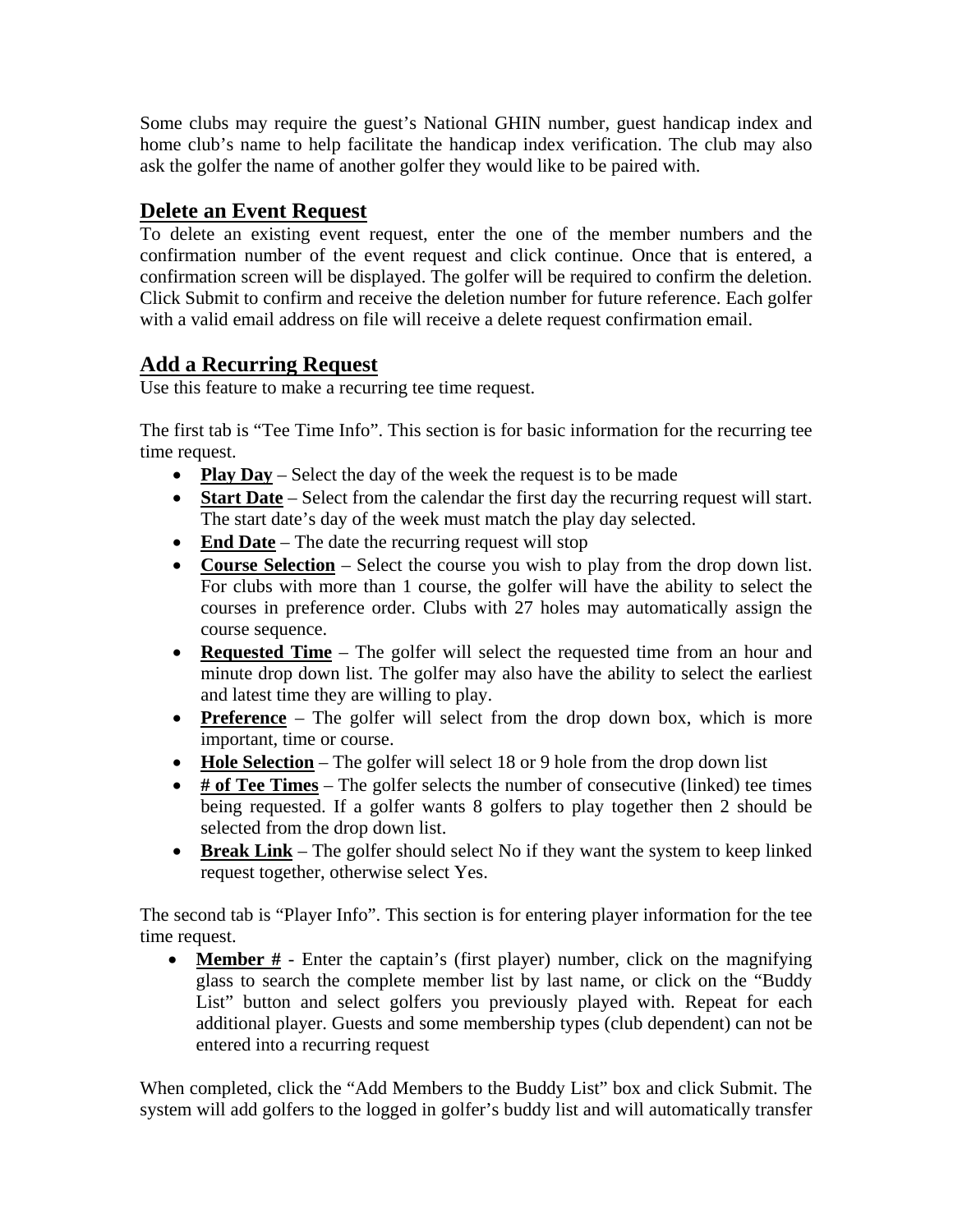to the third "Confirmation" tab displaying the request information. The system will issue a 5 digit request confirmation number for each request created and each golfer with a valid email address on file will receive a request confirmation email for each request. Once this information has been reviewed click the "Home" button to return to the main menu.



# **Review My Information**

This section displays the logged in member's information.

# **Review My Schedule**

This section displays the member's confirmed tee time information. Each confirmed tee time is on a separate line. The system will display the play date, tee time, course, hole and the player's names. The system will display the first tee time if the request is linked.

The golfer will have the ability to download the tee time information to Microsoft's Outlook or Outlook Express by clicking on "Outlook" on the right side of the page

# **Review My Request**

This section displays the member's tee time request information. Each request is on a separate line. The system will display the requested play date, requested tee time, requested course, requested number of holes, the requested player's names and the request confirmation number.

# **Review My Standby**

This section displays the member's tee time request information that was not placed during the lottery process. Each standby request is on a separate line. The system will display the requested play date, the requested player's names and the reason the request was not placed.

# **Review My Points**

This section displays the member's play point information used during placement. Each play date is on a separate line. The system will display the play date, course played, time requested, time received, member points, guest points and history comments.

# **Review My Play History**

This section displays the member's play history information. Each play date is on a separate line. The system will display the play date, course played, time requested, time received, member rounds, guest rounds and history comments. Play history displays the actual number of rounds played.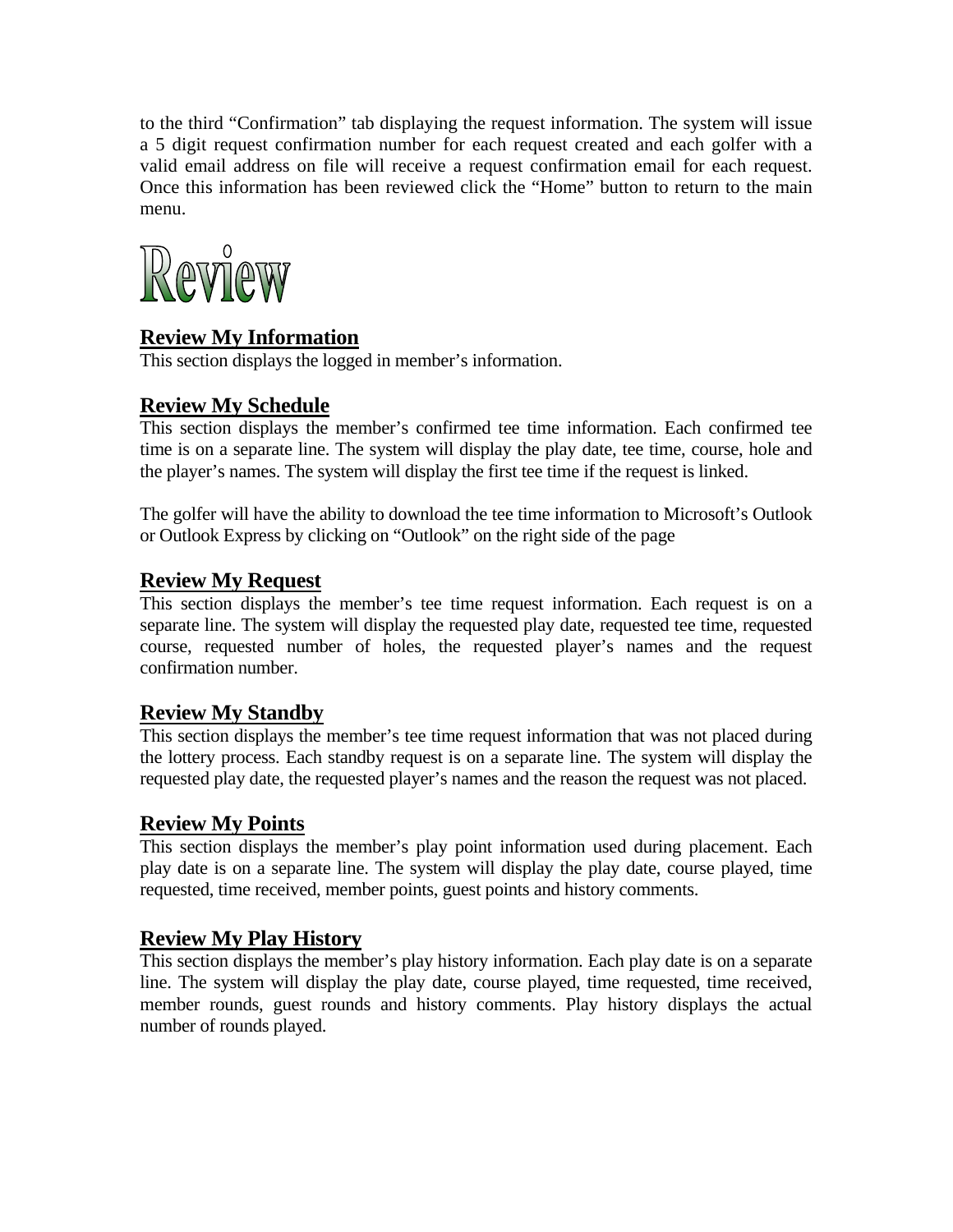# **Review Friends Schedule**

This section displays the member's confirmed tee time information. Each confirmed tee time is on a separate line. The system will display the play date, tee time, course, hole and the player's names. The system will display the first tee time if the request is linked.

Enter the first few letters of the friend's last name and click search. The system will display all the matches Click the select box of the friend you want to display the confirmed tee time information for.

# **Review A Tee Sheet**

This section displays the tee sheet in real time. Select the date to review from the drop down box, select the course (if multiple courses) and click display. The group name will also display for those tee times assigned to a group.

## **Review Alpha Reports**

This section displays the alpha report in real time. Select the date to review from the drop down box and click display. The listing will be in alphabetical order by last name.



#### **Add a Booking**

Use this feature to make a confirmed tee time reservation.

The first tab is "Player Info". This section is for basic information for the tee time.

- **Play Date** Select the date to make a tee time reservation for from the drop down list. Only dates available to make reservations will be displayed.
- **Course Selection** Select the course you wish to play from the drop down list. For clubs with more than 1 course, the golfer will have the ability to select the preferred course or all courses.
- **Hole Selection** The golfer will select 18 or 9 hole from the drop down list
- **Member #** Enter the captain's (first player) number, click on the magnifying glass to search the complete member list by last name, or click on the "Buddy List" button and select golfers you previously played with. Repeat for each additional player.

When completed, click the "Display Time" button. The system will display all available tee times. Click on the desired blue tee time. Click the "Submit" button.

The system will automatically transfer to the second "Confirmation" tab displaying the tee time information. The system will issue a 5 digit tee time confirmation number and each golfer with a valid email address on file will receive a tee time confirmation. The member can click on the calendar icon and download the tee information to Microsoft's Outlook or Outlook Express.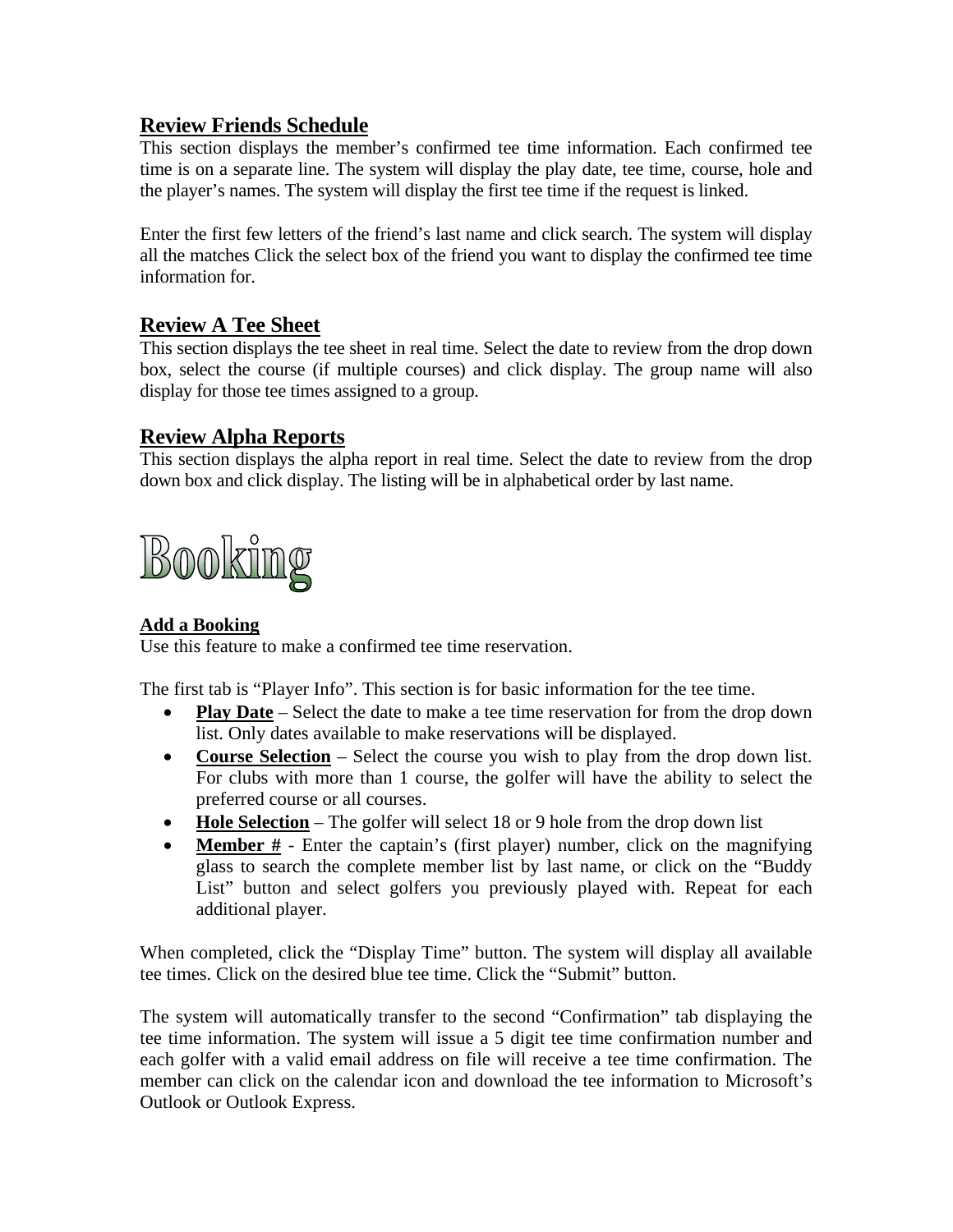#### **Add, Edit or Delete Players**

To edit a booking, the member number and the confirmation number is required. To edit (change) an existing player in the reservation, click on the "E" to the left of the player's name. To delete an existing player, click on the "D". To add a player, click the "A" next to a blank field then enter the new player's information. When completed, click the "Submit" button. To cancel the changes made, click the "Start Over" button. The user has a maximum of five minutes to change this booking.

#### **Change Time or Course**

To edit a booking, the member number and the confirmation number is required. If the course needs to be changed, select the new course then click "Display Times" to view available time choices. Select the time to change the booking to. Make a selection by clicking on the blue time field, and then click "Submit" one time only. To refresh the time slot choices, click the "Refresh Times" button. The user has a maximum of five minutes to change this booking.

#### **Delete a Booking**

To delete a booking, the member number and the confirmation number is required. Once that is entered, the user will be required to confirm the deletion. Click "Submit" button to delete the reservation. The system will display the delete confirmation page with the delete confirmation number. The user has a maximum of five minutes to complete the deletion. Click the "Start Over" button not to delete this request.



#### **My Profile**

This section allows the logged in user to view or update personal information. The logged in user can change the password used to log into the system. The Email address can be changed or entered, along with the email preference: choose html (pictures will show), text (only text), or none (the golfer will not receive any emails). Contact and emergency information could be updated.

#### **Buddy List**

The buddy list feature give the golfer the ability to have quick access to their friend's member number, and be able to add them to requests and bookings with ease.

To add buddies to your buddy list, enter at least 2 letters of the last name and click search. The system will display all matched names on the right panel. Click on the "A" to add buddies to your list (the left panel)

To delete a buddy, click on the "D" next the buddy you wish to delete. The system will move them from the left panel to the right panel.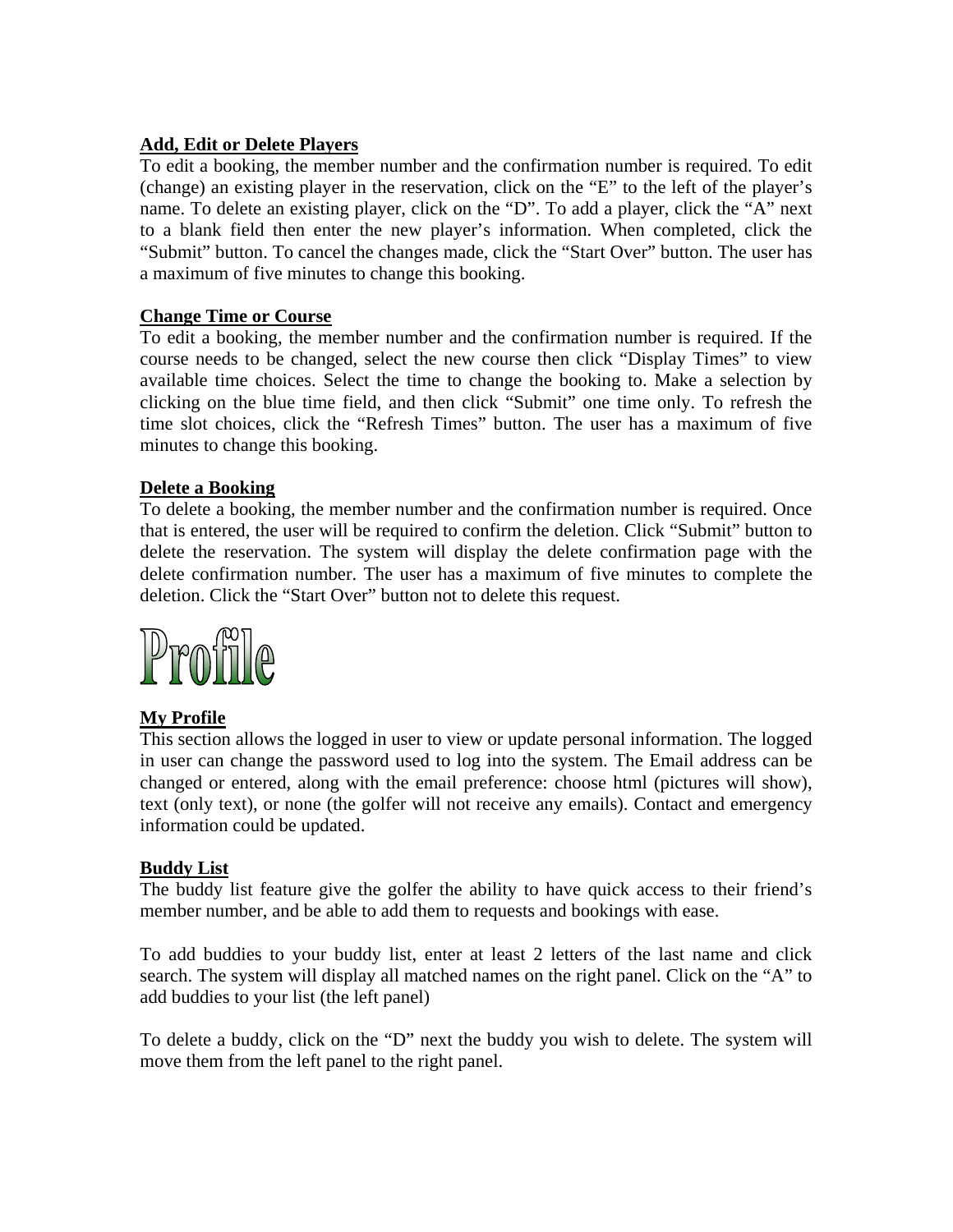You can also automatically add to your buddy list during the request and booking process by checking the box next to the "add to my buddy list" message at the bottom of the page.

Hint: add yourself to the buddy list and use the buddy list as a short cut when making a request and booking.



+ Main

- Club's Home Page
- Welcome
- Club Calendar
- Logout

+ Request

- Add a Request
- Edit a Request
- Delete a Request
- Add an Event Request
- Delete an Event Request
- Add a Recurring Request

+ Review

- + Review My Information
	- Review My Schedule
	- Review My Request
	- Review My Standby
	- Review My Points
	- Review My Play History
- Review Friends Schedule
- Review a Tee Sheet
- Review Alpha Reports

+ Booking

- Add a Booking
- Add, Edit or Delete Players
- Change Time or Course
- Delete a Booking
- + Profile
	- My Profile
	- Buddy List